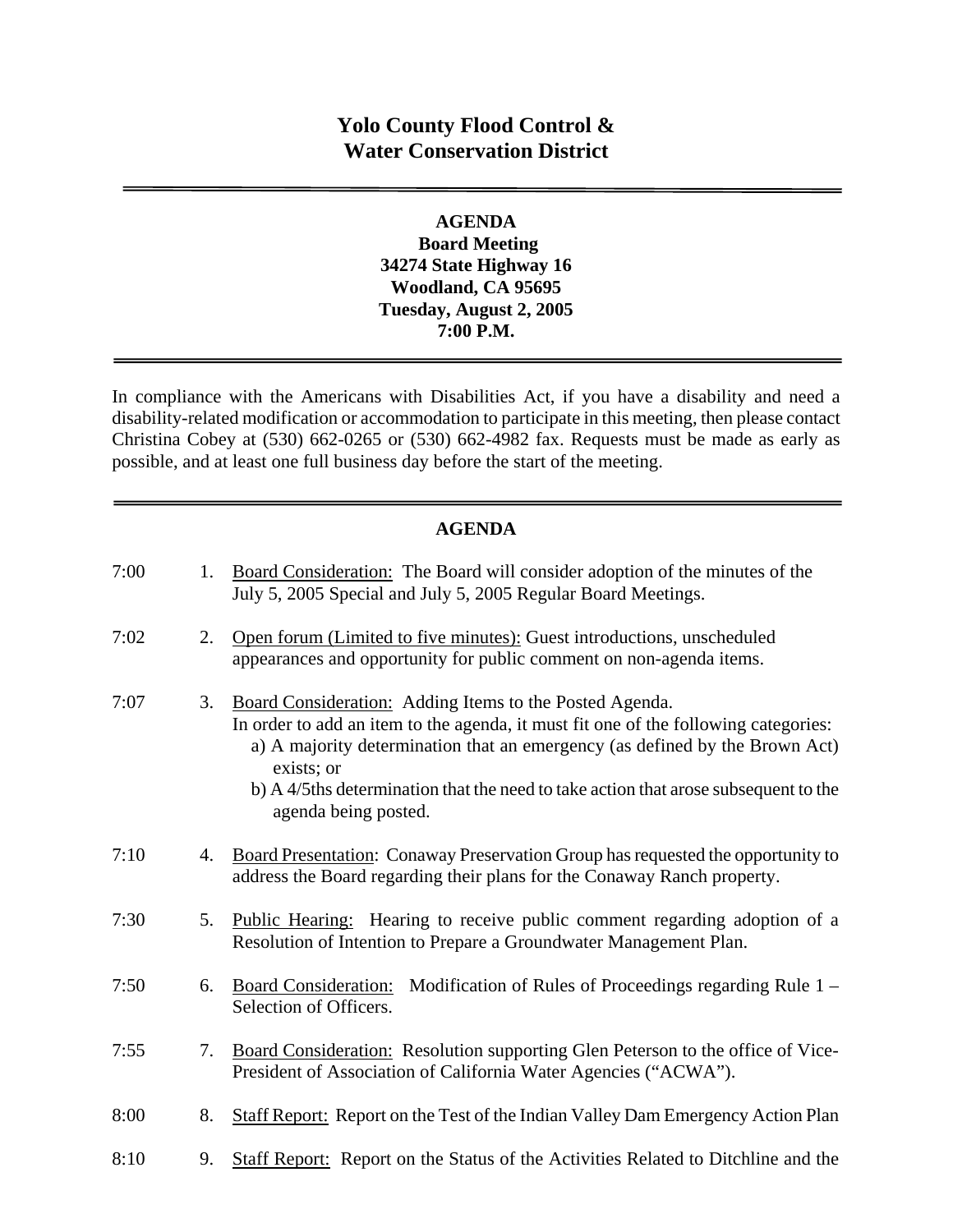|      | <b>Winters Canal Liner Failure</b>                                                                                                                                                                                                                                                                                                                          |
|------|-------------------------------------------------------------------------------------------------------------------------------------------------------------------------------------------------------------------------------------------------------------------------------------------------------------------------------------------------------------|
| 8:20 | 10. Directors' Reports: Each member of the Board will have the opportunity to report<br>on meetings and conferences attended during the prior month on behalf of the<br>District.                                                                                                                                                                           |
| 8:30 | 11. Attorney's Report: The District's attorney will report on the following:<br>a) Current legal and legislative activities.                                                                                                                                                                                                                                |
| 8:35 | 12. General Manager's Report: The Board will receive a report from the General<br>Manager or designated representatives regarding current general activities and<br>projects of the District.<br>a) Report on Special Board Meeting of August 2, 2005<br>b) General Activities<br>c) Madison Wall update<br>d) Operations, Maintenance and Water Conditions |
| 8:50 | 13. General Discussion: Opportunity for Board members to ask questions for<br>clarification, provide information to staff, request staff to report back on a<br>matter, or direct staff to place a matter on a subsequent agenda.                                                                                                                           |

- 8:55 14. Board Consideration: The Board will consider the approval and the payments of bills.
- 9:00 15. Adjourn

The public may address the Board concerning an agenda item either before or during the Board's consideration of that agenda item. Public comment on items within the Board's jurisdiction is welcome, subject to reasonable time limits for each speaker. Upon request, agenda items may be moved up to accommodate those in attendance wishing to address that item. Times listed for consideration of agenda items are approximate only. The Board may consider any agenda item at any time during the Board meeting.

I declare that the foregoing agenda was posted at the office of the Yolo County Flood Control and Water Conservation District, 34274 State Highway 16, Woodland, CA on July 29, 2005.

By: \_\_\_\_\_\_\_\_\_\_\_\_\_\_\_\_\_\_\_\_\_\_\_\_\_\_\_\_\_\_\_\_\_\_\_\_\_

Christina Cobey, Administrative Assistant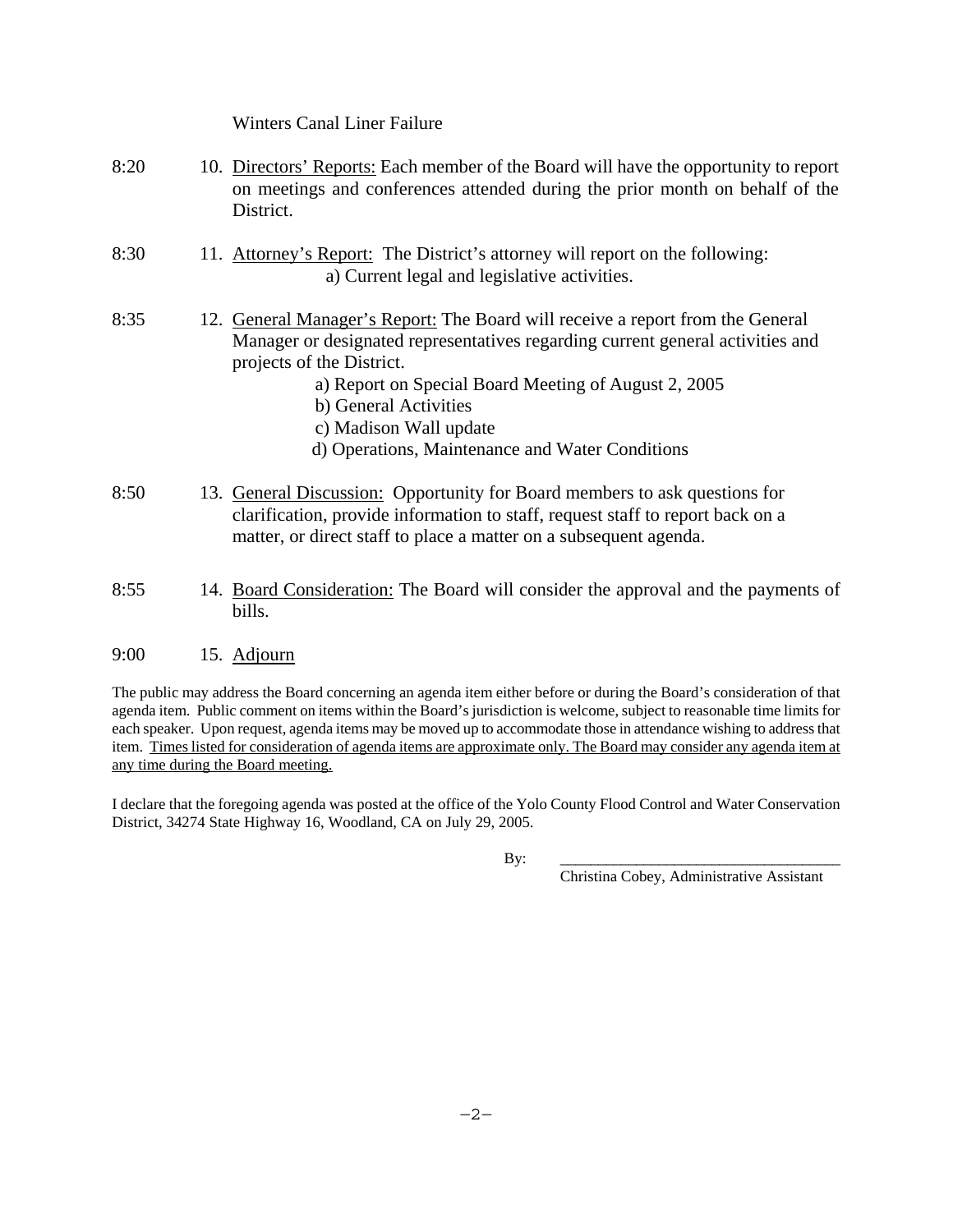#### REGULAR BOARD MEETING MINUTES August 2, 2005

The regular August meeting of the Board of Directors of the Yolo County Flood Control and Water Conservation District was held at 7:00 p.m. on August 2, 2005 at its regular place of business, 34274 State Highway 16, Woodland, California. Chair Brice convened the meeting with Directors Scheuring, Rominger and Vink present. Also in attendance were:

District Staff and Consultants Tim O'Halloran, General Manager Christy Barton, Assistant General Manager Mike Horgan, Engineer Jennifer Reed, Project Manager Max Stevenson, Water Resources Associate Ryan Bezzera, Legal Counsel Francis Borcalli, Engineering Consultant

#### **Members of the Public**

Bob Schneider, Cache Creek Wild David Pratt Duane Chamberlain, Yolo County Supervisor Don Rominger, Retired District Director Frank Sieferman, Sr., Past Yolo County Supervisor Lynell Pollock, Past Yolo County Supervisor Petrea Marchand, Yolo County George Phillips, Conaway Preservation Group Steve Gidaro, Conaway Preservation Group Tovey Geizentanner, Conaway Preservation Group

#### **MINUTES**

**M/S/C** approved the minutes of the July 5, 2005 Regular and July 5, 2005 Special Board meetings as mailed.

#### **OPEN FORUM**

Chair Brice acknowledged the members of the public in attendance.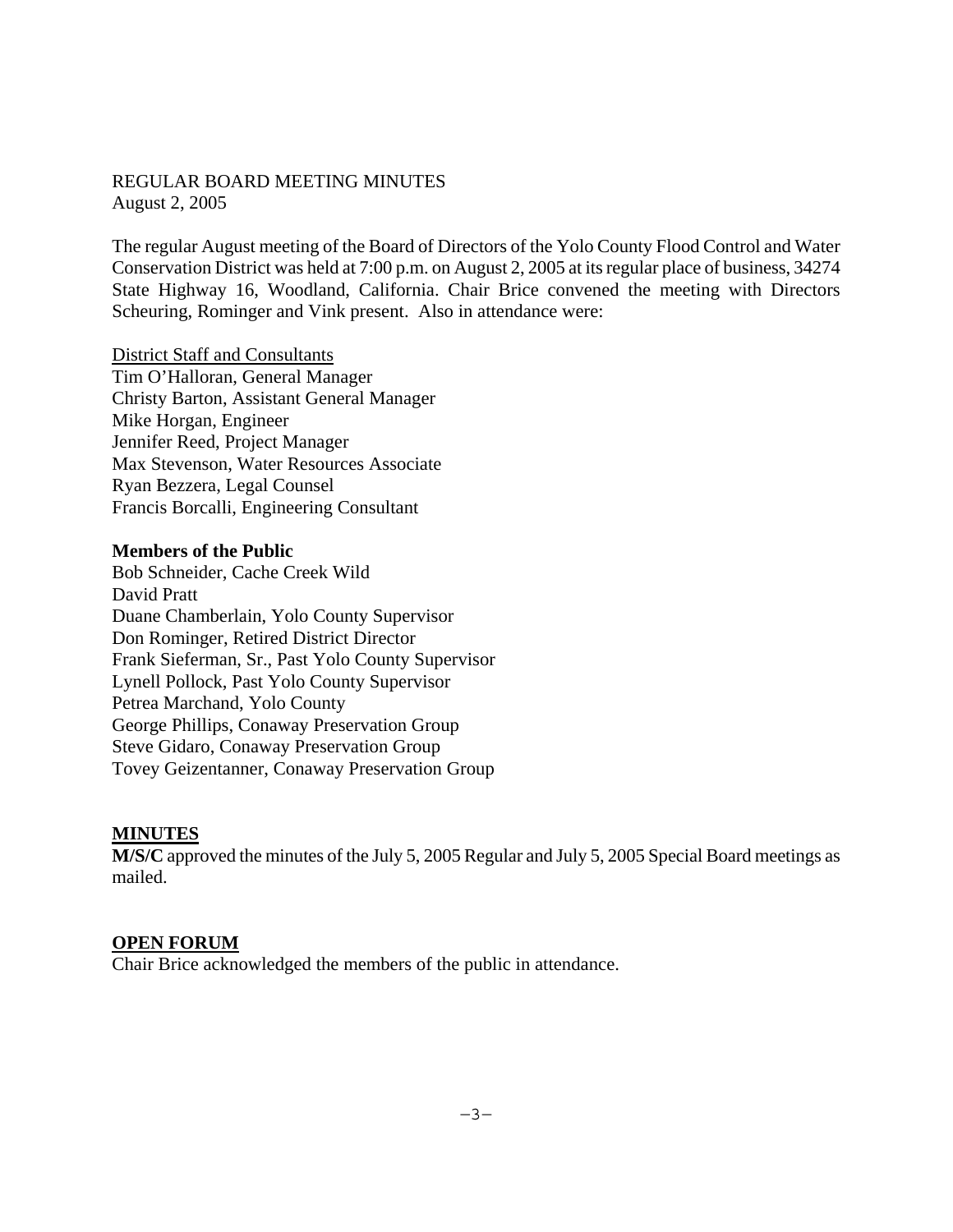# **CONAWAY RANCH**

Mr. O'Halloran introduced representatives of the Conaway Preservation Group (CPG) who had requested an opportunity to address the Board regarding their plans for the Conaway Ranch property. Mr. Phillips, on behalf of the group, stated the CPG owns the Conaway Ranch and they have been speaking to various groups about its activities. He stated that:

- The CPG ownership consists primarily of developers and includes one non-profit organization;
- The group was interested in purchasing the ranch prior to the initiation of the eminent domain process by Yolo County;
- The group is made up of waterfowl enthusiasts;
- The partners are pursuing farming, and wildlife activities, and are seeking conservation and habitat easements for income; and
- They have no intention to develop the ranch.

Mr. Phillips described CPG's objections to the Yolo County condemnation process and to AB 1747. He asked the District to reconsider its support for AB 1747 on the basis that no court decision has yet confirmed Yolo County's right to use eminent domain to acquire the ranch property.

The Board raised a number of questions, to which Mr. Phillips responded:

- CPG has no interest in selling water outside of Yolo County;
- CPG is willing to meet with the County to work out ways for CPG to keep the property and meet Yolo County's needs;
- Area wide mitigation easements/credits and flood protection values are income options should conservation easement sales fail; and
- Possibility of easement sales during eminent domain proceedings is questionable.

Mr. Gidaro stated that CPG is asking folks to stay neutral and neither support nor oppose AB 1747 at this time.

### **GROUNDWATER MANAGEMENT PLAN PUBLIC HEARING**

At 7:48 p.m., Chair Brice opened the public hearing on the District's intention to prepare a groundwater management plan.

Mr. Stevenson described the process to bring the District's current Water Management Plan (WMP) into compliance with AB 3030 and SB 1938. With a compliant Groundwater Management Plan (GWMP), the District would become eligible to receive State funding from the Department of Water

Resources. Public input, Basin Management Objectives (BMOs) and documentation are some of the components needed to bring the WMP into compliance for a GWMP.

Mr. Stevenson outlined current District groundwater activities which include: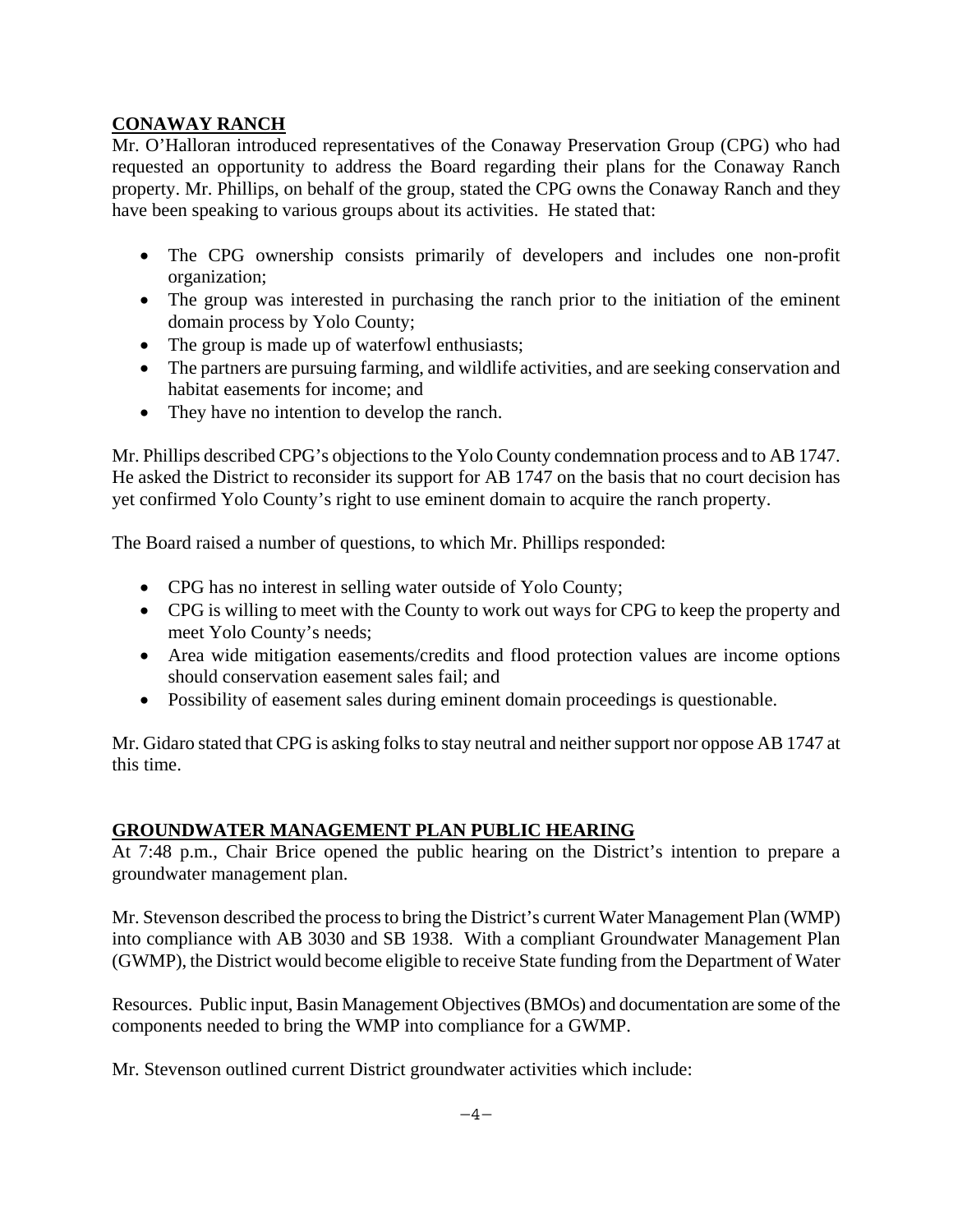- Conducting over 640 well water level measurements per year;
- Preparation of an annual groundwater conditions report;
- Annual water quality monitoring within the District and outside the cities;
- Completion of an AB 303 report in 2004;
- Water well owner outreach:
- Well location mapping;
- Water resources information data base creation; and
- Groundwater modeling.

Chair Brice then opened the hearing to the public. She stated the purpose of the hearing was to give persons interested in the opportunity to present their comments to the Board and that notice had been given as required by law. She then requested comments from the public.

Mrs. Marchand and Mr. Schneider complimented the District on its action to pursue a compliant GWMP.

Ms. Pollock stated that the District's work was being well coordinated with the countywide Integrated Regional Water Management Plan. She also asked about the area for which the District would prepare GWMP components. Mr. Stevenson advised that the area to be used would be within the District's boundaries. He also advised that additional areas can be added and that draft BMOs would be developed through the public input process.

Chair Brice asked if any person had provided oral or written comments to the office prior to the meeting. Nothing had been received. Board discussion followed on various aspects of GWMP development.

There being no further comment to be received, the public hearing was closed.

**M/S/C** adoption of Resolution 05.10 of Intention to Prepare a Groundwater Management Plan.

### **BOARD SELECTION OF OFFICERS**

Mr. O'Halloran outlined recommended modifications to the existing Rules of Proceedings' (ROP) Rule 1 that would establish a procedure for cycling a new Board appointee into the rotation for officers of the Board and would update ROP language regarding titles.

**M/S/C** adoption of the recommended changes to ROP Rule 1 and an overall update of the Proceedings changing all references from Chairman and Vice-Chairman to Chair and Vice-Chair respectively.

# **ASSOCIATION OF CALIFORNIA WATER AGENICES (ACWA)**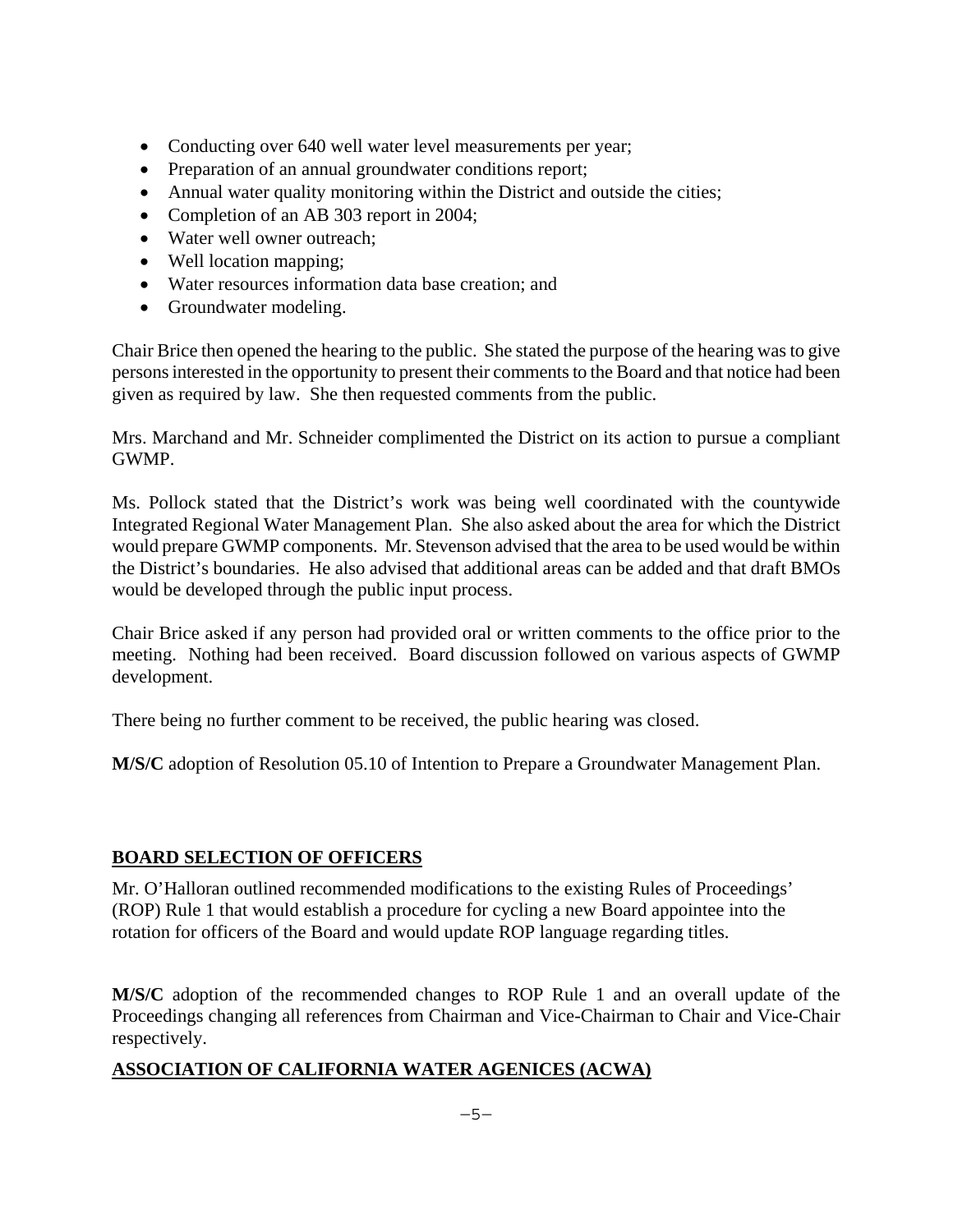Mr. O'Halloran advised that the District had received a request for support from Glen Peterson of the Las Virgenes Municipal Water District, for his nomination for Vice-President of ACWA. He also reported on Mr. Peterson's qualifications.

Board discussion followed.

**M/S/C** adopted Resolution 05.11 supporting the Nomination of Glen Peterson for Vice-President of ACWA.

# **INDIAN VALLEY DAM EMERGENCY ACTION PLAN**

Mrs. Barton reported that the District recently conducted both tabletop and functional tests (as required by the Federal Energy Regulatory Commission) of its Indian Valley Dam Emergency Action Plan (EAP) procedures. She advised that the tests were well received and constructive.

She also reported that the EAP is reviewed and tested annually and that a full tabletop exercise with other agencies participating is required every 5 years.

Board discussion followed.

# **WINTERS CANAL LINER FAILURE STATUS**

Mr. Horgan provided a status report on the Winters Canal liner resolution process. He stated that since legal counsel has advised that pursuit of breach of contract monetary damages would probably be unsuccessful unless the District first allows the contractor an opportunity to replace the liner. Staff is currently assessing potential replacement sites. He also stated that staff is looking at potential alternatives to District acceptance of a replacement liner.

### **DIRECTORS' REPORTS**

Director Brice provided an update on activities of the personnel committee.

Director Scheuring advised that the Water Resources Association of Yolo County (WRA) Technical Committee continues to work on the IRWMP. He also reported on the upcoming State Assembly Water, Park & Wildlife Committee hearing to discuss City of Woodland flood control issues.

Director Vink reported that the Northern California Water Association (NCWA) is preparing a \$40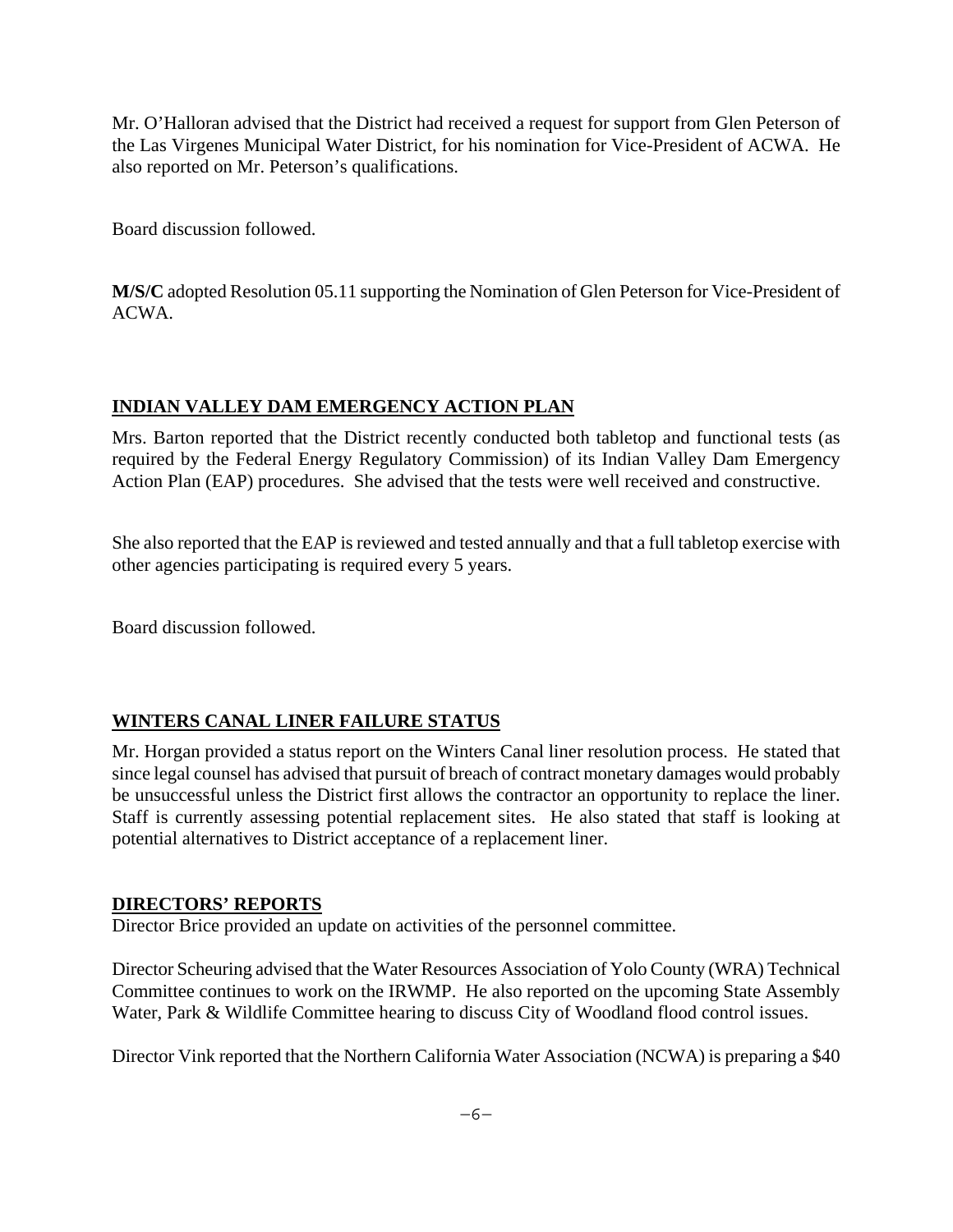million IRWMP.

Board discussion followed regarding the impacts of NCWA's efforts on the WRA's similar project and on availability of implementation funding.

### **ATTORNEY'S REPORT**

Mr. Bezzera reported that: SB 1328 was being considered by the Senate Appropriations Committee; AB 1747 was on the floor; and SB 820 was in the Assembly Appropriations Committee.

# **GENERAL MANAGER'S REPORT**

Special Board Meeting of August 2, 2005: Mr. O'Halloran highlighted the earlier tour of the Capay Dam and West Adams Canal facilities. The tour included stops along the canal, the Hungry Hollow Canal heading and the Capay Dam. At the dam, Mr. Horgan provided an overview of the 2003 work to repair a failed portion of the dam apron and the erosion along the downstream edge of the apron.

General Activities: Mr. O'Halloran advised that District ditchtenders have reported recent occurrences of customers using District water without placing orders. He stated that the District Rules and Regulations will need to be enforced and that a notice to customers about the requirements will be prepared to inform those who are unaware.

Madison Wall Update: Mrs. Barton advised that Yolo County has received a verbal time extension for retention of the Madison flood wall from the new landowner.

Operations, Maintenance and Water Conditions: Mr. O'Halloran provided an overview of current operations, maintenance and water conditions. He advised that, due to this year's weather patterns, water sales income would be about \$200,000 less than the budgeted amount.

Board and staff discussion followed on projected income, general water storage, carry-over storage and flood pool requirements.

### **GENERAL DISCUSSION**

Mr. Bezzera reported on Mr. O'Halloran's recent participation in National Public Radio program on water issues.

Chair Brice asked whether the District was continuing with its newsletter. Mr. O'Halloran stated that a consultant will be preparing a newsletter on a quarterly basis.

Director Vink requested a future presentation on invasive plant species affecting the District's water